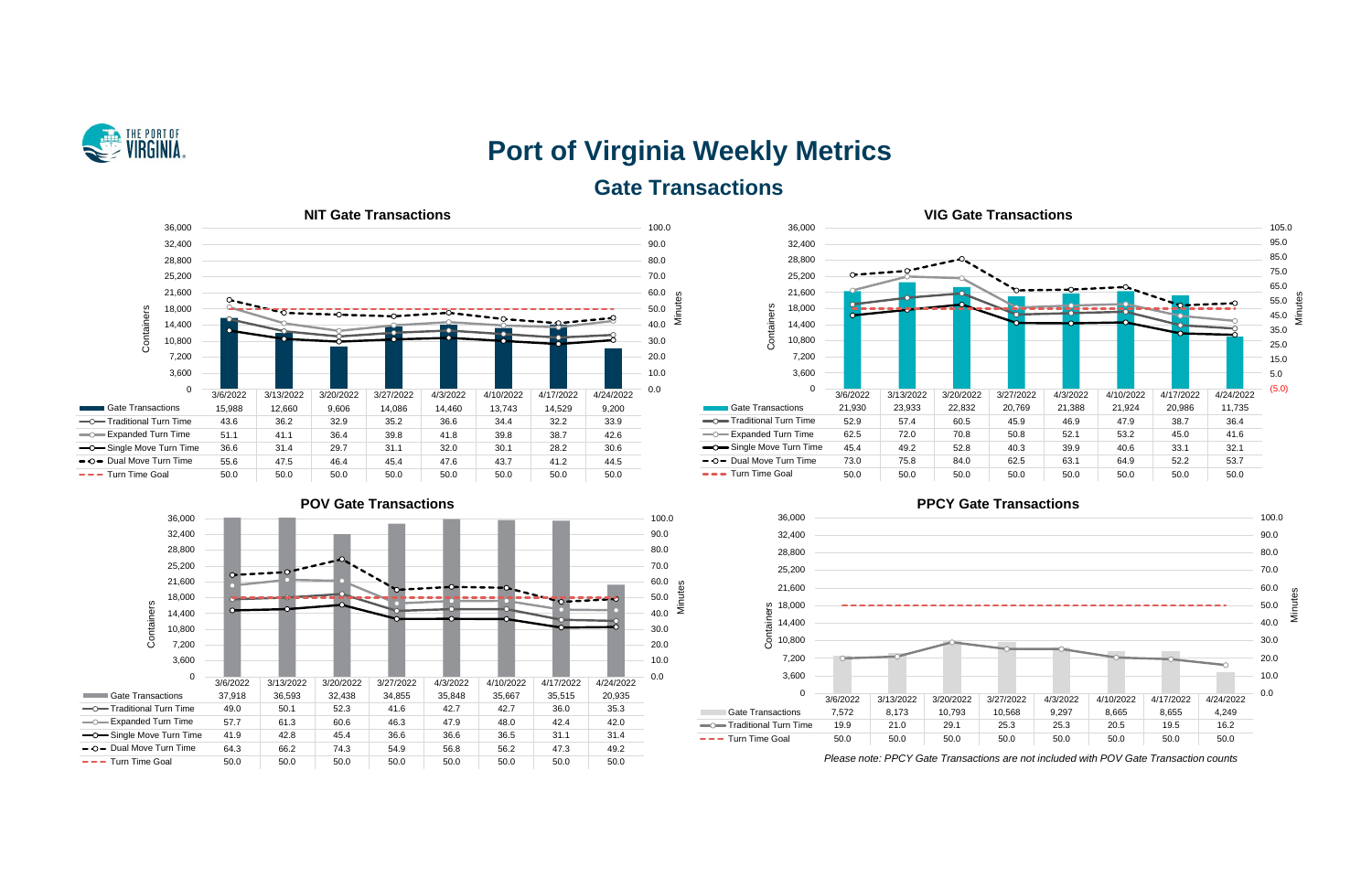

## **Truck Reservation System and Hourly Transactions**







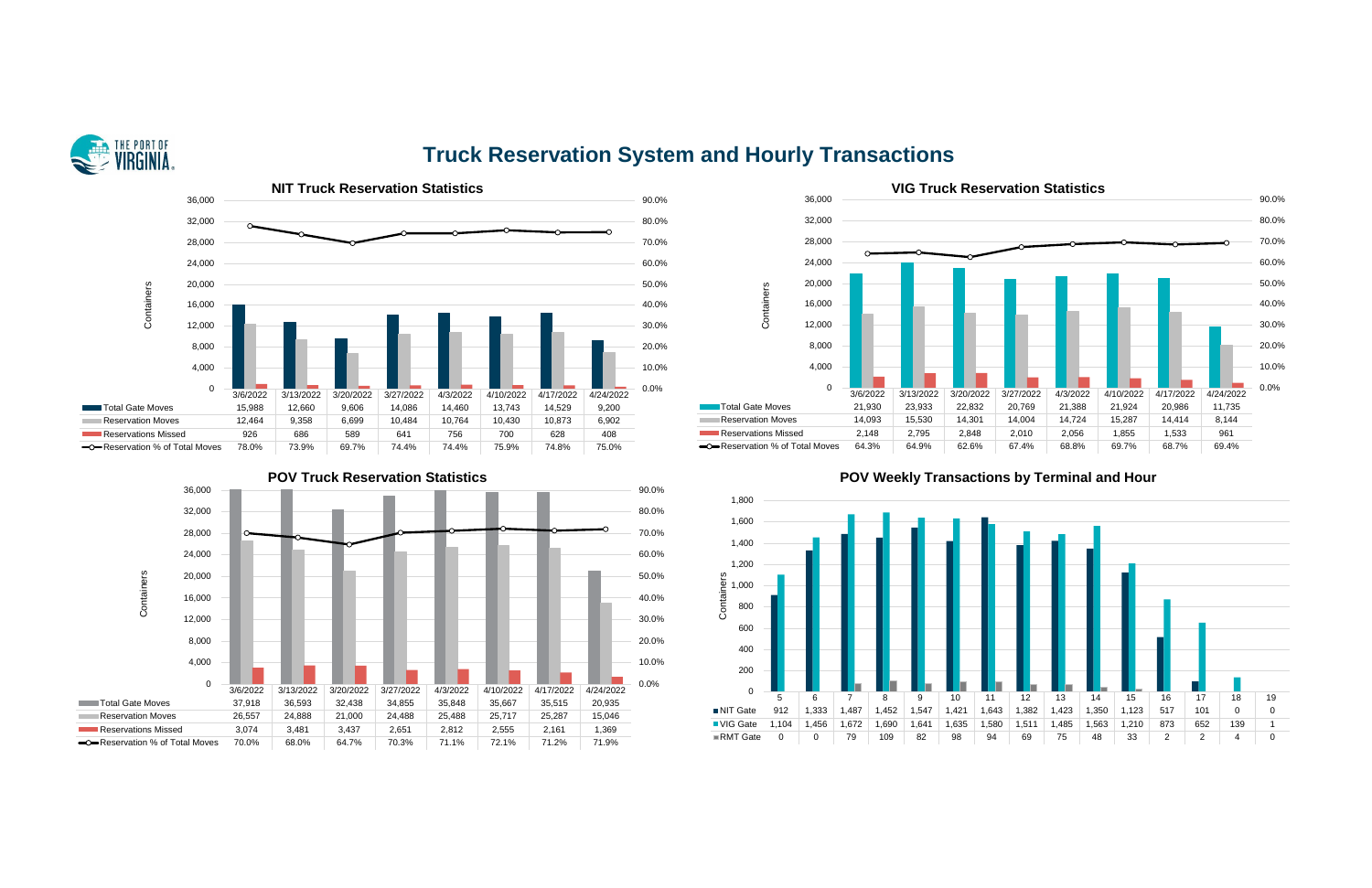

### **Gate Containers and Dwell**









**Cate Transactions Gate Containers and Dwell**